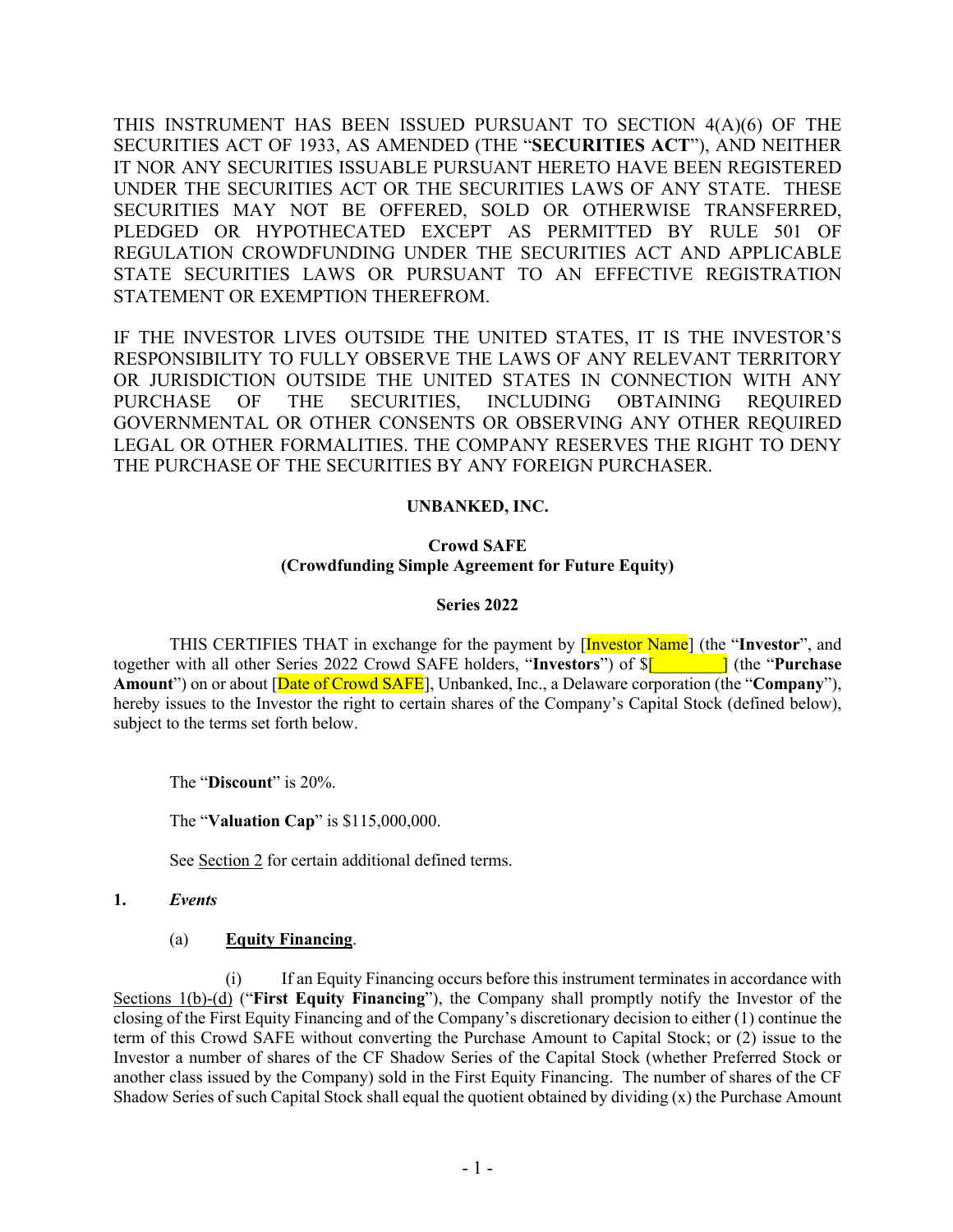by (y) the applicable Conversion Price (such applicable Conversion Price, the "**First Equity Financing Price**").

(ii) If the Company elects to continue the term of this Crowd SAFE past the First Equity Financing and another Equity Financing occurs before the termination of this Crowd SAFE in accordance with Sections 1(b)-(d) (each, a "**Subsequent Equity Financing**"), the Company shall promptly notify the Investor of the closing of the Subsequent Equity Financing and of the Company's discretionary decision to either (1) continue the term of this Crowd SAFE without converting the Investor's Purchase Amount to Capital Stock; or (2) issue to the Investor a number of shares of the CF Shadow Series of the Capital Stock (whether Preferred Stock or another class issued by the Company) sold in the Subsequent Equity Financing. The number of shares of the CF Shadow Series of such Capital Stock shall equal to the quotient obtained by dividing (x) the Purchase Amount by (y) the First Equity Financing Price.

# (b) **Liquidity Event**.

(i) If there is a Liquidity Event before the termination of this instrument and before any Equity Financing, the Investor must select, at its option, within thirty (30) days of receiving notice (whether actual or constructive), either (1) to receive a cash payment equal to the Purchase Amount (or a lesser amount as described below) or (2) to receive from the Company a number of shares of Common Stock equal to the Purchase Amount (or a lesser amount as described below) divided by the Liquidity Price.

(ii) If there is a Liquidity Event after one or more Equity Financings have occurred but before the termination of this instrument, the Investor must select, at its option, within thirty (30) days of receiving notice (whether actual or constructive), either (1) to receive a cash payment equal to the Purchase Amount (or a lesser amount as described below) or (2) to receive from the Company a number of shares of the most recent issued Capital Stock (whether Preferred Stock or another class issued by the Company) equal to the Purchase Amount divided by the First Equity Financing Price. Shares of Capital Stock granted in connection therewith shall have the same liquidation rights and preferences as the shares of Capital Stock issued in connection with the Company's most recent Equity Financing.

(iii) If there are not enough funds to pay the Investor and holders of other Crowd SAFEs (collectively, the "**Cash-Out Investors**") in full, then all of the Company's available funds will be distributed with equal priority and pro rata among the Cash-Out Investors in proportion to their Purchase Amounts. In connection with this Section 1(b), the Purchase Amount (or a lesser amount as described below) will be due and payable by the Company to the Investor immediately prior to, or concurrent with, the consummation of the Liquidity Event.

Notwithstanding Sections  $1(b)(i)(2)$  or  $1(b)(ii)(2)$ , if the Company's board of directors determines in good faith that delivery of Capital Stock to the Investor pursuant to Section 1(b)(i)(2) or Section 1(b)(ii)(2) would violate applicable law, rule or regulation, then the Company shall deliver to Investor in lieu thereof, a cash payment equal to the fair market value of such Capital Stock, as determined in good faith by the Company's board of directors.

(c) **Dissolution Event**. If there is a Dissolution Event before this instrument terminates in accordance with Sections 1(a) or 1(b), subject to the preferences applicable to any series of Preferred Stock, the Company will distribute its entire assets legally available for distribution with equal priority among the (i) Investors (on an as converted basis based on a valuation of Common Stock as determined in good faith by the Company's board of directors at the time of Dissolution Event), (ii) all other holders of instruments sharing in the assets of the Company at the same priority as holders of Common Stock upon a Dissolution Event and (iii) and all holders of Common Stock.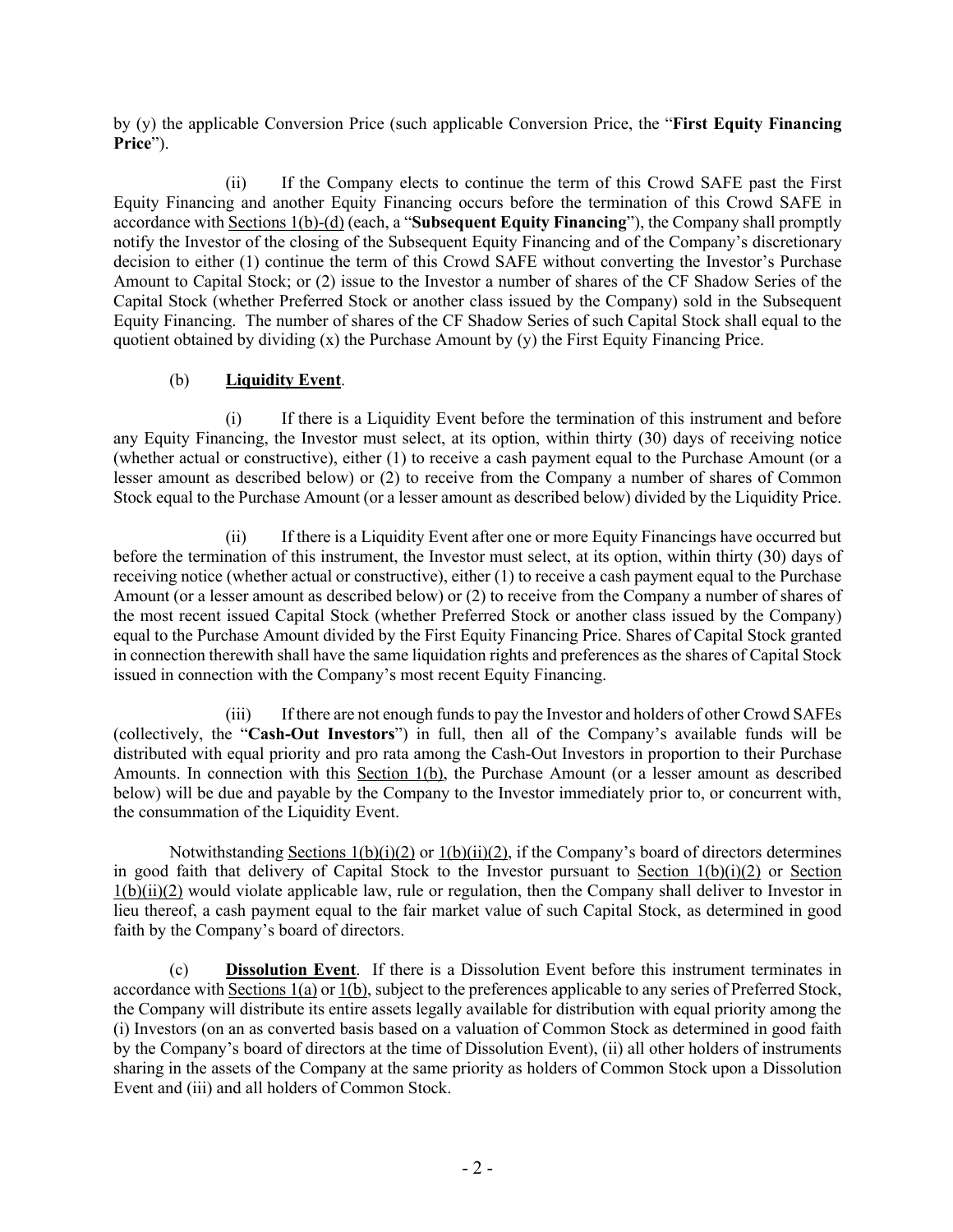(d) **Termination**. This instrument will terminate (without relieving the Company or the Investor of any obligations arising from a prior breach of or non-compliance with this instrument) upon the earlier to occur: (i) the issuance of shares, whether in Capital Stock or in the CF Shadow Series, to the Investor pursuant to Section 1(a) or Section 1(b); or (ii) the payment, or setting aside for payment, of amounts due to the Investor pursuant to Sections  $1(b)$  or  $1(c)$ .

## **2.** *Definitions*

"**Capital Stock**" means the capital stock of the Company, including, without limitation, Class A Common Stock, Class B Common Stock and Preferred Stock.

"**CF Shadow Series**" shall mean a non-voting series of Capital Stock that is otherwise identical in all respects to the shares of Capital Stock (whether Preferred Stock or another class issued by the Company) issued in the relevant Equity Financing (e.g*.*, if the Company sells Series A Preferred Stock in an Equity Financing, the Shadow Series would be Series A-CF Preferred Stock), except that:

> (i) CF Shadow Series shareholders shall have no voting rights and shall not be entitled to vote on any matter that is submitted to a vote or for the consent of the stockholders of the Company; and

> (ii) CF Shadow Series shareholders have no information or inspection rights, except with respect to such rights deemed not waivable by laws.

"**Change of Control**" means (i) a transaction or series of related transactions in which any "person" or "group" (within the meaning of Sections 13(d) and 14(d) of the Securities Exchange Act of 1934, as amended (the "**Exchange Act**")), becomes the "beneficial owner" (as defined in Rule 13d-3 under the Exchange Act), directly or indirectly, of more than 50% of the outstanding voting securities of the Company having the right to vote for the election of members of the Company's board of directors, (ii) any reorganization, merger or consolidation of the Company, other than a transaction or series of related transactions in which the holders of the voting securities of the Company outstanding immediately prior to such transaction or series of related transactions retain, immediately after such transaction or series of related transactions, at least a majority of the total voting power represented by the outstanding voting securities of the Company or such other surviving or resulting entity or (iii) a sale, lease or other disposition of all or substantially all of the assets of the Company.

"**Class A Common Stock**" means Class A common stock, par value \$0.0001 per share, of the Company.

"**Class B Common Stock**" means Class B common stock, par value \$0.0001 per share, of the Company.

"**Common Stock**" means Class A Common Stock and Class B common stock, as applicable, of the Company.

"**Conversion Price**" means either: (i) the SAFE Price or (ii) the Discount Price, whichever calculation results in a greater number of shares of Capital Stock.

"**Discount Price**" means the product of (i) the price per share of Capital Stock sold in an Equity Financing and (ii) 100% less the Discount.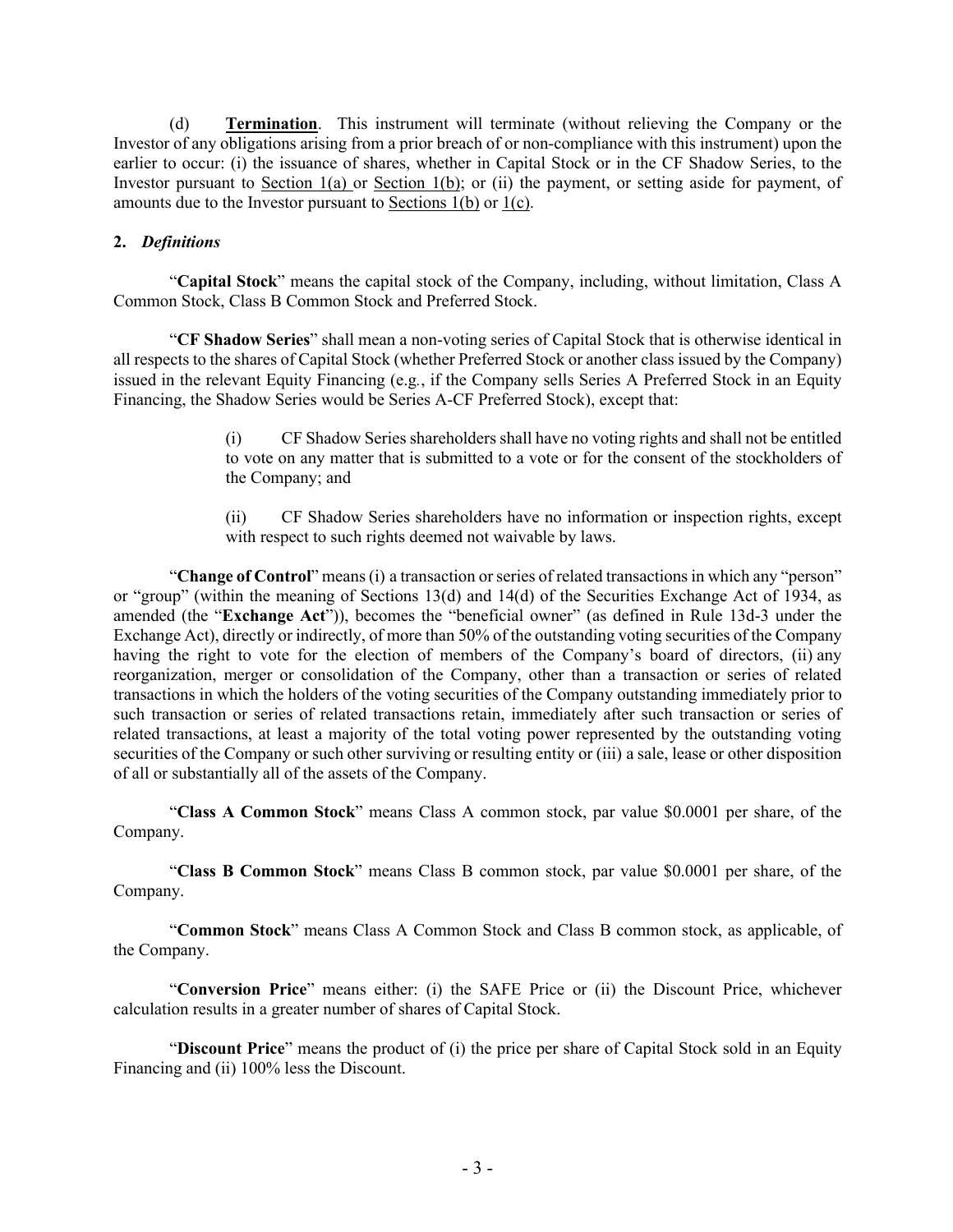"**Dissolution Event**" means (i) a voluntary termination of operations, (ii) a general assignment for the benefit of the Company's creditors, (iii) the commencement of a case (whether voluntary or involuntary) seeking relief under Title 11 of the United States Code (the "Bankruptcy Code"), or (iv) any other liquidation, dissolution or winding up of the Company (excluding a Liquidity Event), whether voluntary or involuntary.

"**Equity Financing**" shall mean the next sale (or series of related sales) by the Company of its Equity Securities to one or more third parties following the date of this instrument from which the Company receives gross proceeds of not less than \$5,000,000 cash or cash equivalent (excluding the conversion of any instruments convertible into or exercisable or exchangeable for Capital Stock, such as SAFEs or convertible promissory notes) with the principal purpose of raising capital.

"**Equity Securities**" shall mean Common Stock or Preferred Stock or any securities convertible into, exchangeable for or conferring the right to purchase (with or without additional consideration) Common Stock or Preferred Stock, except in each case, (i) any security granted, issued and/or sold by the Company to any director, officer, employee, advisor or consultant of the Company in such capacity for the primary purpose of soliciting or retaining his, her or its services, (ii) any convertible promissory notes issued by the Company, and (iii) any SAFEs issued.

"**Fully Diluted Capitalization**" shall mean the aggregate number, as of immediately prior to the First Equity Financing, of issued and outstanding shares of Capital Stock, assuming full conversion or exercise of all convertible and exercisable securities then outstanding, including shares of convertible Preferred Stock and all outstanding vested or unvested options or warrants to purchase Capital Stock, but excluding (i) the issuance of all shares of Capital Stock reserved and available for future issuance under any of the Company's existing equity incentive plans, (ii) convertible promissory notes issued by the Company, (iii) any SAFEs, and (iv) any equity securities that are issuable upon conversion of any outstanding convertible promissory notes or SAFEs.

"**Intermediary**" means OpenDeal Portal LLC, a registered securities crowdfunding portal CRD#283874, or a qualified successor.

"**IPO**" means: (A) the completion of an underwritten initial public offering of Capital Stock by the Company pursuant to: (I) a final prospectus for which a receipt is issued by a securities commission of the United States or of a province of Canada, or (II) a registration statement which has been filed with the United States Securities and Exchange Commission and is declared effective to enable the sale of Capital Stock by the Company to the public, which in each case results in such equity securities being listed and posted for trading or quoted on a recognized exchange; (B) the Company's initial listing of its Capital Stock (other than shares of Capital Stock not eligible for resale under Rule 144 under the Securities Act) on a national securities exchange by means of an effective registration statement on Form S-1 filed by the Company with the SEC that registers shares of existing capital stock of the Company for resale, as approved by the Company's board of directors, where such listing shall not be deemed to be an underwritten offering and shall not involve any underwriting services; or (C) the completion of a reverse merger or take-over whereby an entity (I) whose securities are listed and posted for trading or quoted on a recognized exchange, or (II) is a reporting issuer in the United States or the equivalent in any foreign jurisdiction, acquires all of the issued and outstanding Capital Stock of the Company.

"**Liquidity Capitalization**" means the number, as of immediately prior to the Liquidity Event, of shares of the Company's capital stock (on an as-converted basis) outstanding, assuming exercise or conversion of all outstanding vested and unvested options, warrants and other convertible securities, but excluding: (i) shares of Capital Stock reserved and available for future grant under any equity incentive or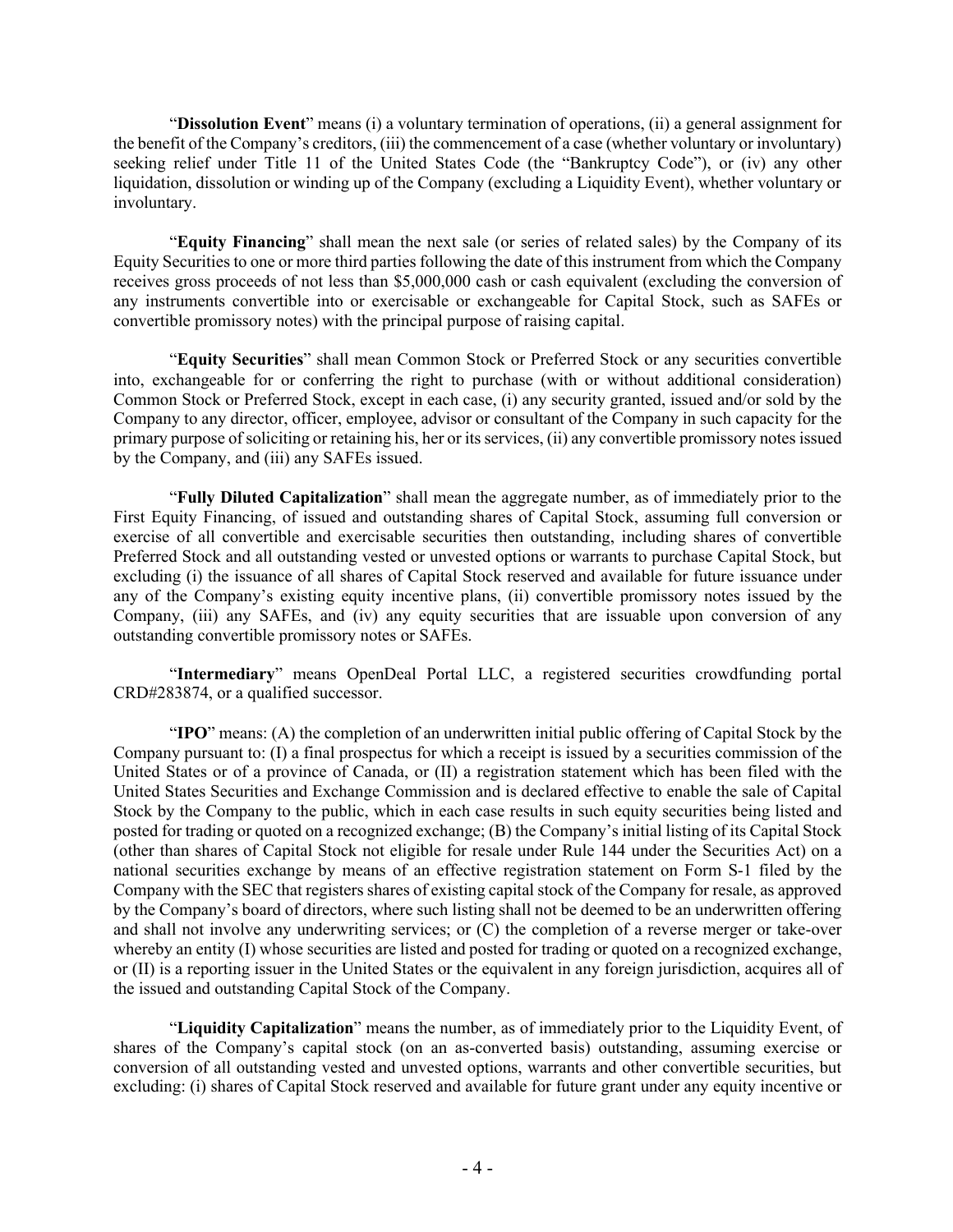similar plan; (ii) any SAFEs; (iii) convertible promissory notes; and (iv) any equity securities that are issuable upon conversion of any outstanding convertible promissory notes or SAFEs.

"**Liquidity Event**" means a Change of Control or an IPO.

"**Liquidity Price**" means the price per share equal to (x) the Valuation Cap divided by (y) the Liquidity Capitalization.

"**Lock-up Period**" means the period commencing on the date of the final prospectus relating to the Company's IPO, and ending on the date specified by the Company and the managing underwriter(s). Such period shall not exceed one hundred eighty (180) days, or such other period as may be requested by the Company or an underwriter to accommodate regulatory restrictions on (i) the publication or other distribution of research reports, and (ii) analyst recommendations and opinions.

"**Preferred Stock**" means the preferred stock of the Company.

"**Regulation CF**" means Regulation Crowdfunding promulgated under the Securities Act.

"**SAFE**" means any simple agreement for future equity (or other similar agreement), including a Crowd SAFE, which is issued by the Company for bona fide financing purposes and which may convert into Capital Stock in accordance with its terms.

"**SAFE Price**" means the price per share equal to (x) the Valuation Cap divided by (y) the Fully Diluted Capitalization.

## **3.** *Company Representations*

(a) The Company is a corporation duly incorporated, validly existing and in good standing under the laws of the state of its incorporation, and has the power and authority to own, lease and operate its properties and carry on its business as now conducted.

(b) The execution, delivery and performance by the Company of this instrument is within the power of the Company and, other than with respect to the actions to be taken when equity is to be issued to Investor, has been duly authorized by all necessary actions on the part of the Company. This instrument constitutes a legal, valid and binding obligation of the Company, enforceable against the Company in accordance with its terms, except as limited by bankruptcy, insolvency or other laws of general application relating to or affecting the enforcement of creditors' rights generally and general principles of equity. To the knowledge of the Company, it is not in violation of (i) its current charter or bylaws; (ii) any material statute, rule or regulation applicable to the Company; or (iii) any material indenture or contract to which the Company is a party or by which it is bound, where, in each case, such violation or default, individually, or together with all such violations or defaults, could reasonably be expected to have a material adverse effect on the Company.

(c) The performance and consummation of the transactions contemplated by this instrument do not and will not: (i) violate any material judgment, statute, rule or regulation applicable to the Company; (ii) result in the acceleration of any material indenture or contract to which the Company is a party or by which it is bound; or (iii) result in the creation or imposition of any lien upon any property, asset or revenue of the Company or the suspension, forfeiture, or nonrenewal of any material permit, license or authorization applicable to the Company, its business or operations.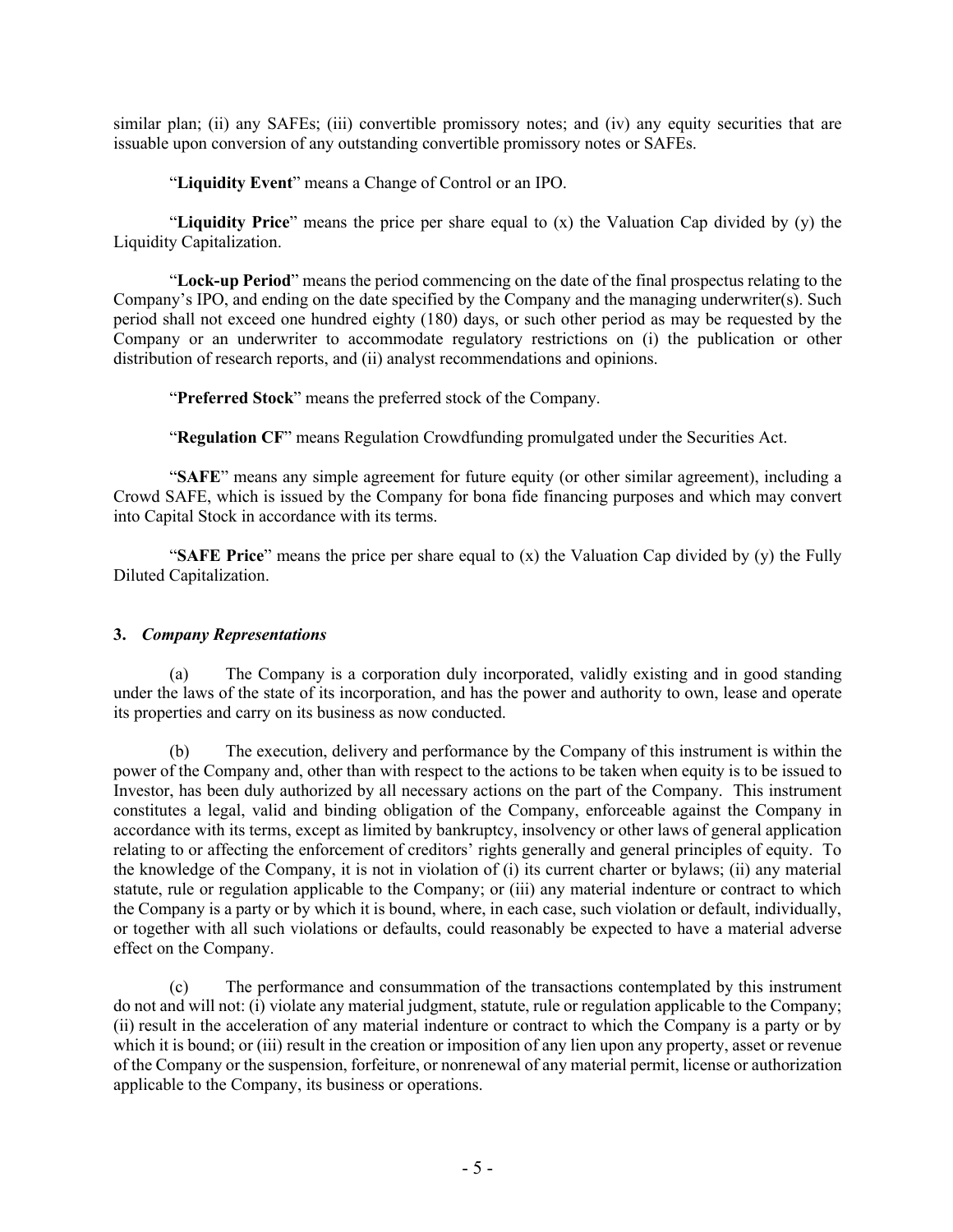(d) No consents or approvals are required in connection with the performance of this instrument, other than: (i) the Company's corporate approvals; (ii) any qualifications or filings under applicable securities laws; and (iii) necessary corporate approvals for the authorization of shares of CF Shadow Series issuable pursuant to Section 1.

(e) The Company shall, prior to the conversion of this instrument, reserve from its authorized but unissued shares of Capital Stock for issuance and delivery upon the conversion of this instrument, such number of shares of the Capital Stock as necessary to effect the conversion contemplated by this instrument, and, from time to time, will take all steps necessary to amend its charter to provide sufficient authorized numbers of shares of the Capital Stock issuable upon the conversion of this instrument. All such shares shall be duly authorized, and when issued upon any such conversion, shall be validly issued, fully paid and non-assessable, free and clear of all liens, security interests, charges and other encumbrances or restrictions on sale and free and clear of all preemptive rights, except encumbrances or restrictions arising under federal or state securities laws.

(f) The Company is (i) not required to file reports pursuant to Section 13 or Section 15(d) of the Exchange Act, (ii) not an investment company as defined in Section 3 of the Investment Company Act of 1940 (the "**Investment Company Act**"), and is not excluded from the definition of investment company by Section 3(b) or Section 3(c) of the Investment Company Act, (iii) not disqualified from selling securities under Rule 503(a) of Regulation CF, (iv) not barred from selling securities under Section  $4(a)(6)$  of the Securities Act due to a failure to make timely annual report filings, (vi) not planning to engage in a merger or acquisition with an unidentified company or companies, and (vii) organized under, and subject to, the laws of a state or territory of the United States or the District of Columbia.

(g) The Company has, or will shortly after the issuance of this instrument, engage a transfer agent registered with the U.S. Securities and Exchange Commission to act as the sole registrar and transfer agent for the Company with respect to the Crowd SAFE.

## **4.** *Investor Representations*

(a) The Investor has full legal capacity, power and authority to execute and deliver this instrument and to perform its obligations hereunder. This instrument constitutes a valid and binding obligation of the Investor, enforceable in accordance with its terms, except as limited by bankruptcy, insolvency or other laws of general application relating to or affecting the enforcement of creditors' rights generally and general principles of equity.

(b) The Investor has been advised that this instrument and the underlying securities have not been registered under the Securities Act or any state securities laws and are offered and sold hereby pursuant to Section 4(a)(6) of the Securities Act. The Investor understands that neither this instrument nor the underlying securities may be resold or otherwise transferred unless they are registered under the Securities Act and applicable state securities laws or pursuant to Rule 501 of Regulation CF, in which case certain state transfer restrictions may apply.

(c) The Investor is purchasing this instrument and the securities to be acquired by the Investor hereunder for its own account for investment, not as a nominee or agent, and not with a view to, or for resale in connection with, the distribution thereof, and the Investor has no present intention of selling, granting any participation in, or otherwise distributing the same. The Investor understands that the Securities have not been, and will not be, registered under the Securities Act or any state securities laws, by reason of specific exemptions under the provisions thereof which depend upon, among other things, the bona fide nature of the investment intent and the accuracy of each Investor's representations as expressed herein.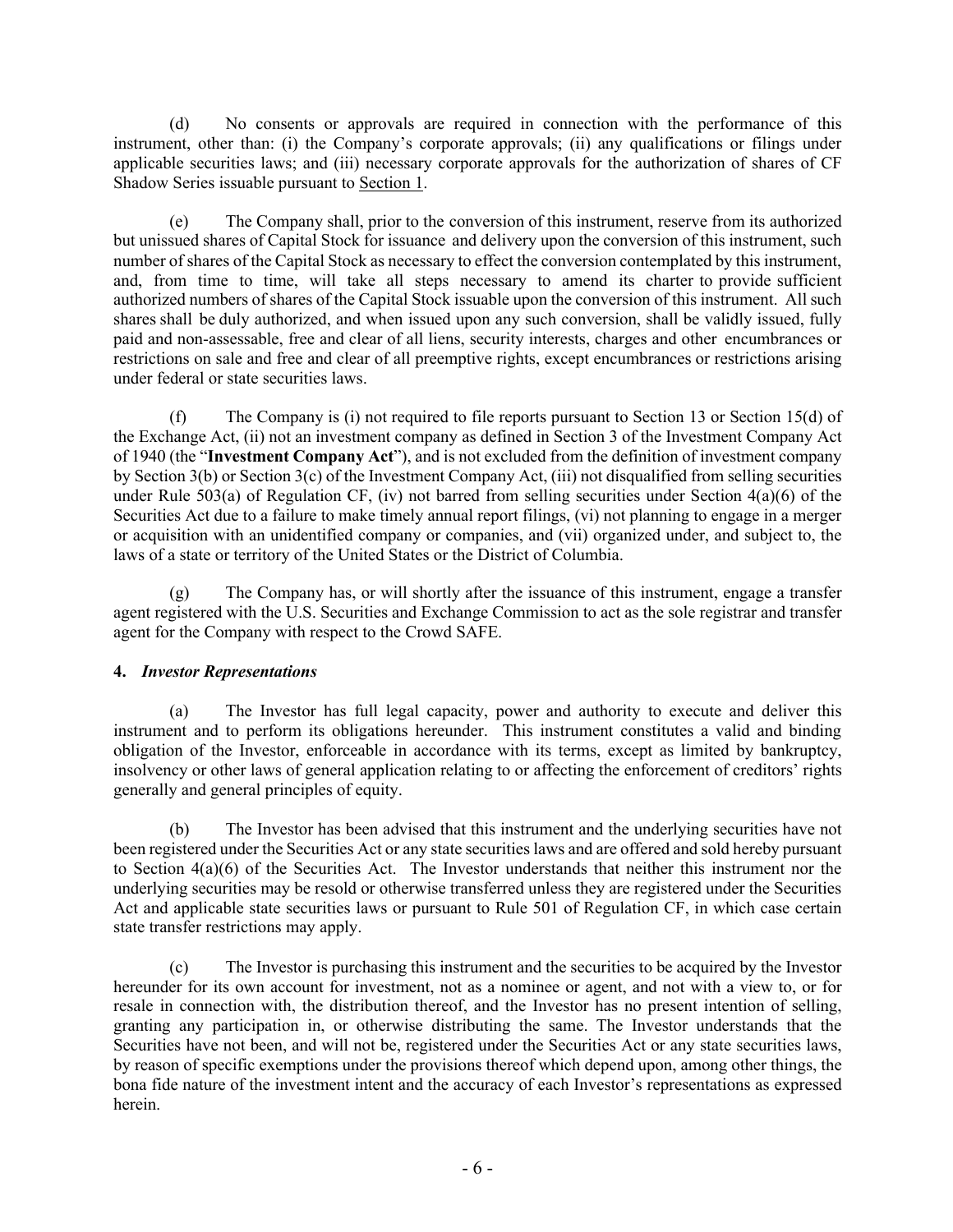(d) The Investor acknowledges, and is purchasing this instrument in compliance with, the investment limitations set forth in Rule 100(a)(2) of Regulation CF, promulgated under Section 4(a)(6)(B) of the Securities Act.

(e) The Investor acknowledges that the Investor has received all the information the Investor has requested from the Company and the Investor considers necessary or appropriate for deciding whether to acquire this instrument and the underlying securities, and the Investor represents that the Investor has had an opportunity to ask questions and receive answers from the Company regarding the terms and conditions of this instrument and the underlying securities and to obtain any additional information necessary to verify the accuracy of the information given to the Investor. In deciding to purchase this instrument, the Investor is not relying on the advice or recommendations of the Company or of the Intermediary and the Investor has made its own independent decision that an investment in this instrument and the underlying securities is suitable and appropriate for the Investor. The Investor understands that no federal or state agency has passed upon the merits or risks of an investment in this instrument and the underlying securities or made any finding or determination concerning the fairness or advisability of this investment.

(f) The Investor understands and acknowledges that as a Crowd SAFE investor, the Investor shall have no voting, information or inspection rights, aside from any disclosure requirements the Company is required to make under relevant securities regulations.

(g) The Investor understands that no public market now exists for any of the securities issued by the Company, and that the Company has made no assurances that a public market will ever exist for this instrument and the securities to be acquired by the Investor hereunder.

(h) The Investor is not (i) a citizen or resident of a geographic area in which the purchase or holding of the Crowd SAFE and the underlying securities is prohibited by applicable law, decree, regulation, treaty, or administrative act, (ii) a citizen or resident of, or located in, a geographic area that is subject to U.S. or other applicable sanctions or embargoes, or (iii) an individual, or an individual employed by or associated with an entity, identified on the U.S. Department of Commerce's Denied Persons or Entity List, the U.S. Department of Treasury's Specially Designated Nationals List, the U.S. Department of State's Debarred Parties List or other applicable sanctions lists. Investor hereby represents and agrees that if Investor's country of residence or other circumstances change such that the above representations are no longer accurate, Investor will immediately notify Company. Investor further represents and warrants that it will not knowingly sell or otherwise transfer any interest in the Crowd SAFE or the underlying securities to a party subject to U.S. or other applicable sanctions.

(i) If the Investor is not a United States person (as defined by Section 7701(a)(30) of the Internal Revenue Code of 1986, as amended), the Investor hereby represents that it has satisfied itself as to the full observance of the laws of its jurisdiction in connection with any invitation, subscription and payment for, and continued ownership of, its beneficial interest in the Crowd SAFE and the underlying securities will not violate any applicable securities or other laws of the Investor's jurisdiction, including (i) the legal requirements within its jurisdiction for the subscription and the purchase of its beneficial interest in the Crowd SAFE; (ii) any foreign exchange restrictions applicable to such subscription and purchase; (iii) any governmental or other consents that may need to be obtained; and (iv) the income tax and other tax consequences, if any, that may be relevant to the purchase, holding, conversion, redemption, sale, or transfer of its beneficial interest in the Crowd SAFE and the underlying securities. The Investor acknowledges that the Company has taken no action in foreign jurisdictions with respect to the Crowd SAFE (and the Investor's beneficial interest therein) and the underlying securities.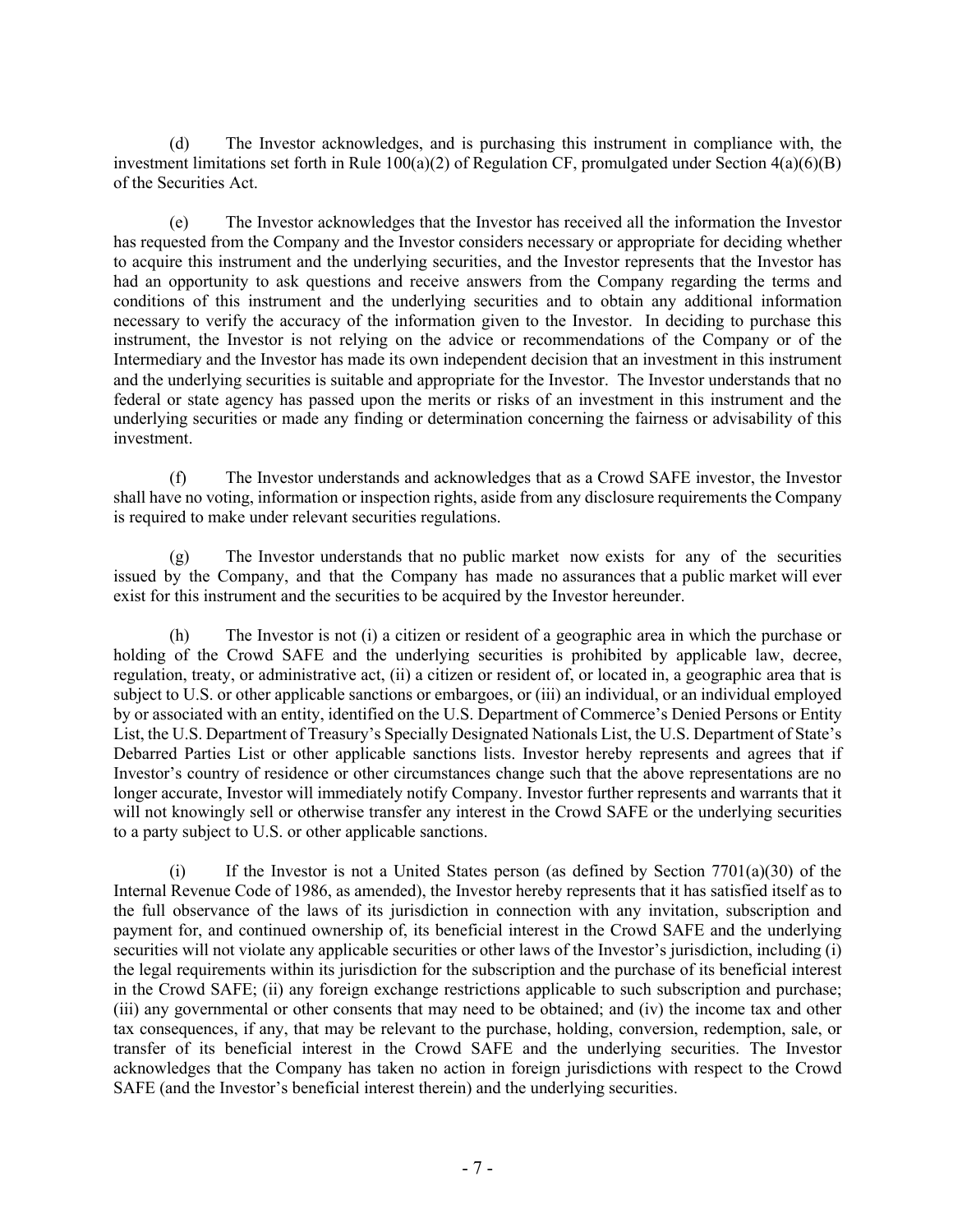(j) If the Investor is a corporate entity: (i) such corporate entity is duly incorporated, validly existing and in good standing under the laws of the state of its incorporation, and has the power and authority to enter into this Crowd SAFE; (ii) the execution, delivery and performance by the Investor of the Crowd SAFE is within the power of the Investor and has been duly authorized by all necessary actions on the part of the Investor; (iii) to the knowledge of the Investor, it is not in violation of its current charter or bylaws, any material statute, rule or regulation applicable to the Investor; and (iv) the performance of this Crowd SAFE does not and will not violate any material judgment, statute, rule or regulation applicable to the Investor; result in the acceleration of any material indenture or contract to which the Investor is a party or by which it is bound, or otherwise result in the creation or imposition of any lien upon the Purchase Amount.

(k) The Investor further acknowledges that it has read, understood, and had ample opportunity to ask Company questions about its business plans, "Risk Factors," and all other information presented in the Company's Form C and the offering documentation filed with the SEC.

(l) The Investor represents that the Investor understands the substantial likelihood that the Investor will suffer a **TOTAL LOSS** of all capital invested, and that Investor is prepared to bear the risk of such total loss.

## **5.** *Transfer Restrictions*.

(a) The Investor hereby agrees that during the Lock-up Period it will not, without the prior written consent of the managing underwriter: (A) lend; offer; pledge; sell; contract to sell; sell any option or contract to purchase; purchase any option or contract to sell; grant any option, right, or warrant to purchase; or otherwise transfer or dispose of, directly or indirectly, any shares of Common Stock or any securities convertible into or exercisable or exchangeable (directly or indirectly) for Common Stock (whether such shares or any such securities are then owned by the Investor or are thereafter acquired); or (B) enter into any swap or other arrangement that transfers to another, in whole or in part, any of the economic consequences of ownership of such securities; whether any such transaction described in clause (A) or (B) above is to be settled by delivery of Common Stock or other securities, in cash, or otherwise.

(b) The foregoing provisions of Section 5(a) will: (x) apply only to the IPO and will not apply to the sale of any shares to an underwriter pursuant to an underwriting agreement; (y) not apply to the transfer of any shares to any trust for the direct or indirect benefit of the Investor or the immediate family of the Investor, provided that the trustee of the trust agrees to be bound in writing by the restrictions set forth herein, and provided further that any such transfer will not involve a disposition for value; and (z) be applicable to the Investor only if all officers and directors of the Company are subject to the same restrictions and the Company uses commercially reasonable efforts to obtain a similar agreement from all stockholders individually owning more than 5% of the outstanding Common Stock or any securities convertible into or exercisable or exchangeable (directly or indirectly) for Common Stock. Notwithstanding anything herein to the contrary, the underwriters in connection with the IPO are intended third-party beneficiaries of Section 5(a) and will have the right, power and authority to enforce the provisions hereof as though they were a party hereto. The Investor further agrees to execute such agreements as may be reasonably requested by the underwriters in connection with the IPO that are consistent with Section 5(a) or that are necessary to give further effect thereto.

(c) In order to enforce the foregoing covenant, the Company may impose stop transfer instructions with respect to the Investor's registrable securities of the Company (and the Company shares or securities of every other person subject to the foregoing restriction) until the end of the Lock-up Period. The Investor agrees that a legend reading substantially as follows will be placed on all certificates representing all of the Investor's registrable securities of the Company (and the shares or securities of the Company held by every other person subject to the restriction contained in Section 5(a)):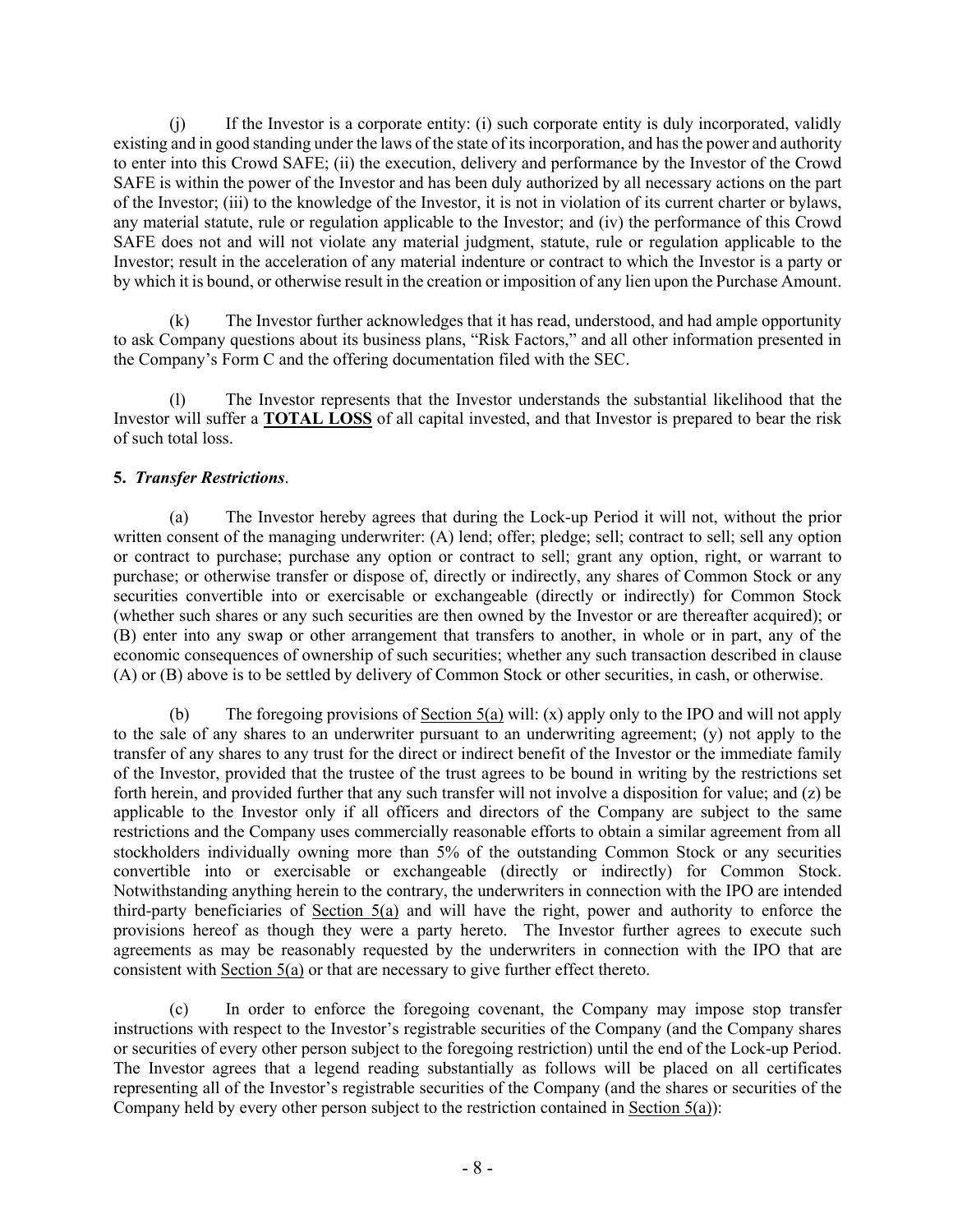THE SECURITIES REPRESENTED BY THIS CERTIFICATE ARE SUBJECT TO A LOCK-UP PERIOD BEGINNING ON THE EFFECTIVE DATE OF THE COMPANY'S REGISTRATION STATEMENT FILED UNDER THE SECURITIES ACT OF 1933, AS AMENDED, AS SET FORTH IN AN AGREEMENT BETWEEN THE COMPANY AND THE ORIGINAL HOLDER OF THESE SECURITIES, A COPY OF WHICH MAY BE OBTAINED AT THE COMPANY'S PRINCIPAL OFFICE. SUCH LOCK-UP PERIOD IS BINDING ON TRANSFEREES OF THESE SECURITIES.

(d) Without in any way limiting the representations and warranties set forth in  $Section 4$  above, the Investor further agrees not to make any disposition of all or any portion of this instrument or the underlying securities unless and until the transferee has agreed in writing for the benefit of the Company to make the representations and warranties set out in Section 4 and the undertaking set out in Section 5(a) and:

(i) There is then in effect a registration statement under the Securities Act covering such proposed disposition and such disposition is made in accordance with such registration statement; or

(ii) The Investor shall have notified the Company of the proposed disposition and shall have furnished the Company with a detailed statement of the circumstances surrounding the proposed disposition and, if reasonably requested by the Company, the Investor shall have furnished the Company with an opinion of counsel reasonably satisfactory to the Company that such disposition will not require registration of such shares under the Securities Act.

(e) The Investor agrees that it shall not make any disposition of this instrument or any underlying securities to any of the Company's competitors, as determined by the Company in good faith.

(f) The Investor understands and agrees that the Company will place the legend set forth below or a similar legend on any book entry or other forms of notation evidencing this Crowd SAFE and any certificates evidencing the underlying securities, together with any other legends that may be required by state or federal securities laws, the Company's charter or bylaws, any other agreement between the Investor and the Company or any agreement between the Investor and any third party:

THIS INSTRUMENT HAS BEEN ISSUED PURSUANT TO SECTION 4(A)(6) OF THE SECURITIES ACT OF 1933, AS AMENDED (THE "SECURITIES ACT"), AND NEITHER IT NOR ANY SECURITIES ISSUABLE PURSUANT HERETO HAVE BEEN REGISTERED UNDER THE SECURITIES ACT OR THE SECURITIES LAWS OF ANY STATE. THESE SECURITIES MAY NOT BE OFFERED, SOLD OR OTHERWISE TRANSFERRED, PLEDGED OR HYPOTHECATED EXCEPT AS PERMITTED BY RULE 501 OF REGULATION CROWDFUNDING UNDER THE SECURITIES ACT AND APPLICABLE STATE SECURITIES LAWS OR PURSUANT TO AN EFFECTIVE REGISTRATION STATEMENT OR EXEMPTION THEREFROM.

#### **6.** *Miscellaneous*

(a) The Investor agrees to execute the Nominee Rider and Waiver, attached hereto as Exhibit  $\Delta$  contemporaneously and in connection with the purchase of this Crowd SAFE.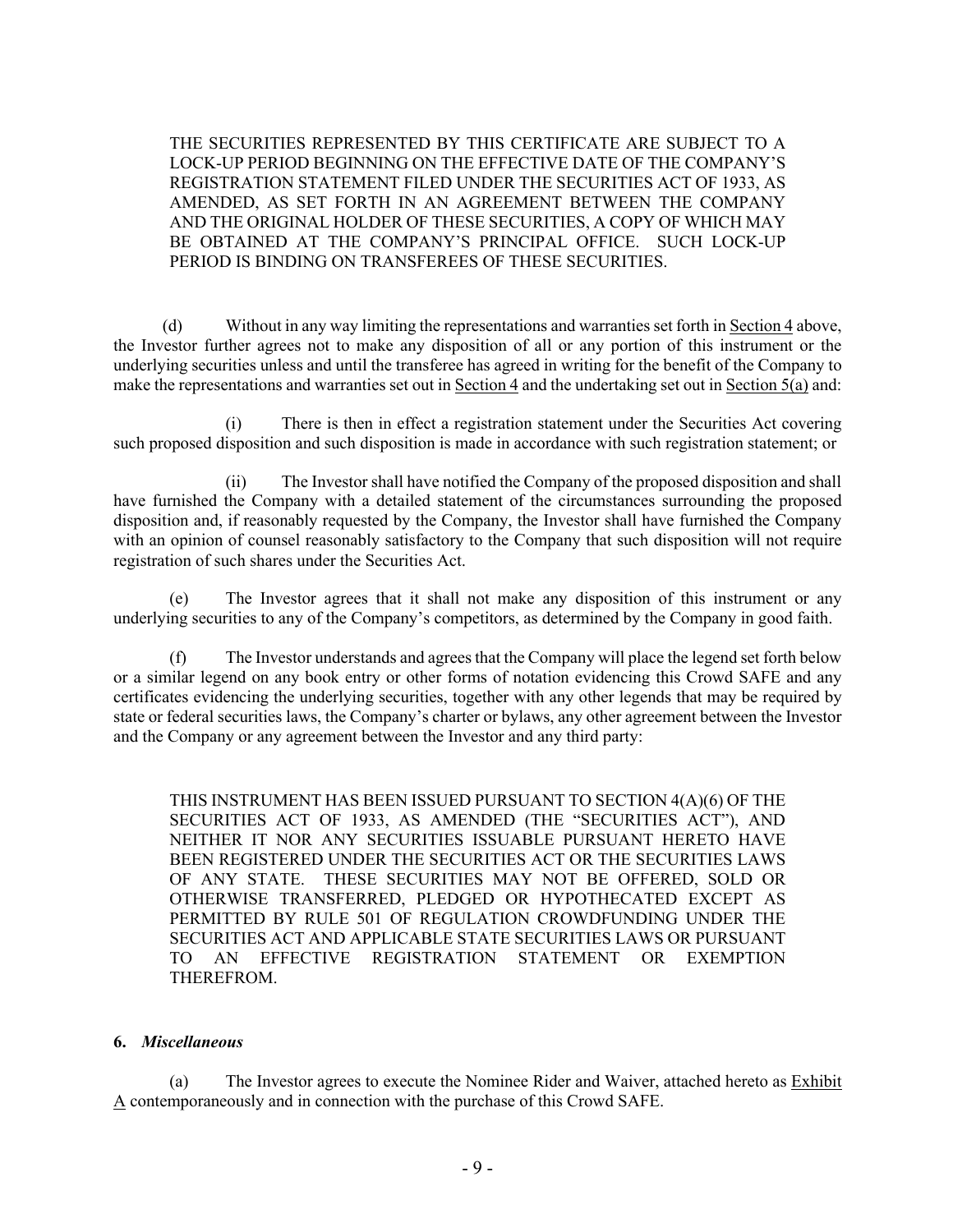(b) The Investor agrees to take any and all actions determined in good faith by the Company's board of directors to be advisable to reorganize this instrument and any shares of Capital Stock issued pursuant to the terms of this instrument into a special purpose vehicle or other entity designed to aggregate the interests of holders of Crowd SAFEs.

(c) Any provision of this instrument may be amended, waived or modified only upon the written consent of either (i) the Company and the Investor, or (ii) the Company and the majority of the Investors (calculated based on the Purchase Amount of each Investors Crowd SAFE).

(d) Any notice required or permitted by this instrument will be deemed sufficient when delivered personally or by overnight courier or sent by email to the relevant address listed on the signature page, or 48 hours after being deposited in the U.S. mail as certified or registered mail with postage prepaid, addressed to the party to be notified at such party's address listed on the signature page, as subsequently modified by written notice.

(e) The Investor is not entitled, as a holder of this instrument, to vote or receive dividends or be deemed the holder of Capital Stock for any purpose, nor will anything contained herein be construed to confer on the Investor, as such, any of the rights of a stockholder of the Company or any right to vote for the election of directors or upon any matter submitted to stockholders at any meeting thereof, or to give or withhold consent to any corporate action or to receive notice of meetings, or to receive subscription rights or otherwise until shares have been issued upon the terms described herein.

(f) Neither this instrument nor the rights contained herein may be assigned, by operation of law or otherwise, by either party without the prior written consent of the other; *provided, however*, that this instrument and/or the rights contained herein may be assigned without the Company's consent by the Investor to any other entity who directly or indirectly, controls, is controlled by or is under common control with the Investor, including, without limitation, any general partner, managing member, officer or director of the Investor, or any venture capital fund now or hereafter existing which is controlled by one or more general partners or managing members of, or shares the same management company with, the Investor; and *provided, further*, that the Company may assign this instrument in whole, without the consent of the Investor, in connection with a reincorporation to change the Company's domicile.

(g) In the event any one or more of the terms or provisions of this instrument is for any reason held to be invalid, illegal or unenforceable, in whole or in part or in any respect, or in the event that any one or more of the terms or provisions of this instrument operate or would prospectively operate to invalidate this instrument, then such term(s) or provision(s) only will be deemed null and void and will not affect any other term or provision of this instrument and the remaining terms and provisions of this instrument will remain operative and in full force and effect and will not be affected, prejudiced, or disturbed thereby.

(h) All securities issued under this instrument may be issued in whole or fractional parts, in the Company's sole discretion.

(i) All rights and obligations hereunder will be governed by the laws of the State of Delaware, without regard to the conflicts of law provisions of such jurisdiction.

(j) Any dispute, controversy or claim arising out of, relating to or in connection with this instrument, including the breach or validity thereof, shall be determined by final and binding arbitration administered by the American Arbitration Association (the "**AAA**") under its Commercial Arbitration Rules and Mediation Procedures ("**Commercial Rules**"). The award rendered by the arbitrator shall be final, non-appealable and binding on the parties and may be entered and enforced in any court having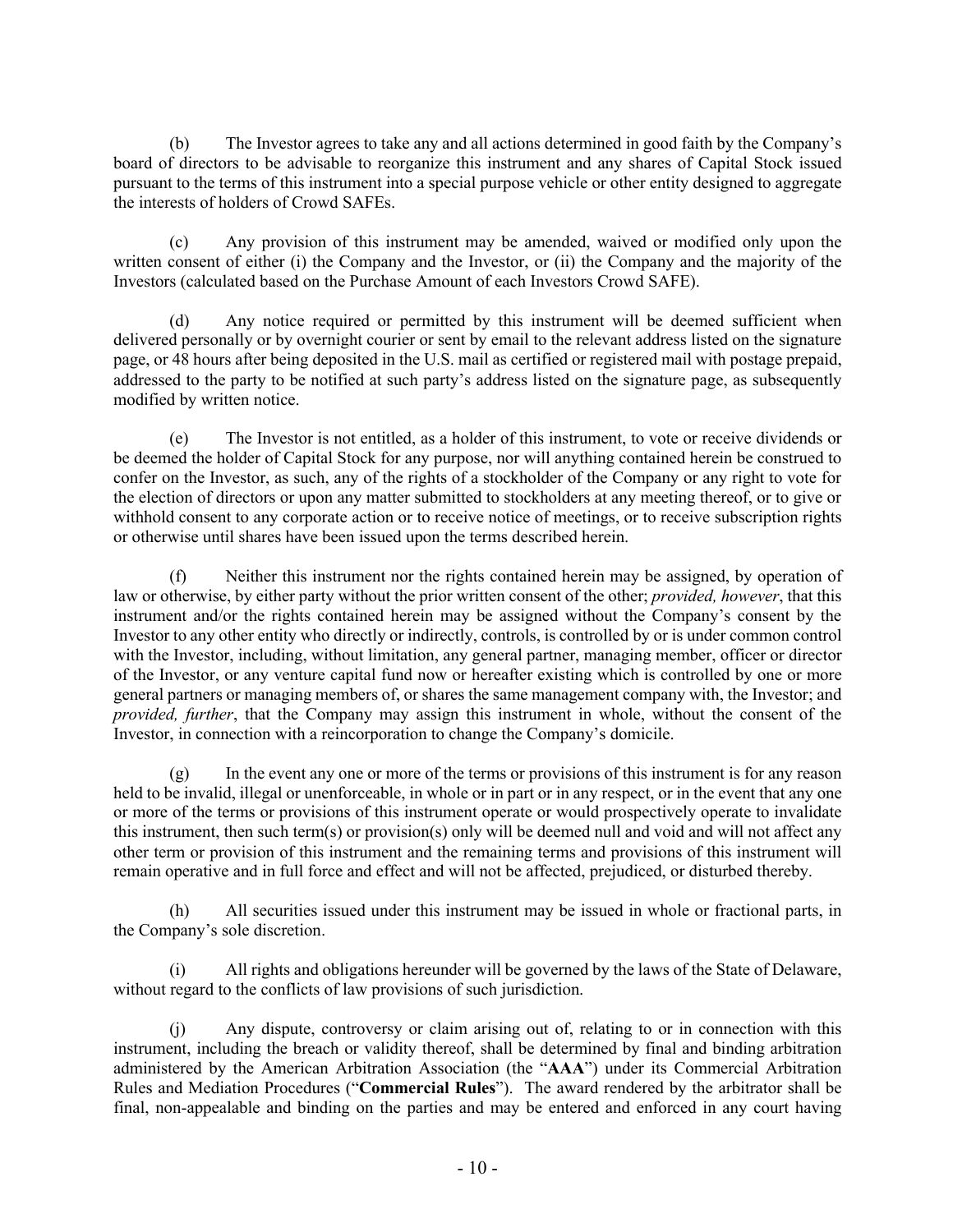jurisdiction. There shall be one arbitrator agreed to by the parties within twenty (20) days of receipt by respondent of the request for arbitration or, in default thereof, appointed by the AAA in accordance with its Commercial Rules. The place of arbitration shall be Atlanta, GA. Except as may be required by law or to protect a legal right, neither a party nor the arbitrator may disclose the existence, content or results of any arbitration without the prior written consent of the other parties.

(k) The parties acknowledge and agree that for United States federal and state income tax purposes this Crowd SAFE is, and at all times has been, intended to be characterized as stock, and more particularly as common stock for purposes of Sections 304, 305, 306, 354, 368, 1036 and 1202 of the Internal Revenue Code of 1986, as amended. Accordingly, the parties agree to treat this Crowd SAFE consistent with the foregoing intent for all United States federal and state income tax purposes (including, without limitation, on their respective tax returns or other informational statements).

(l) The Investor agrees any action contemplated by this Crowd SAFE and requested by the Company must be completed by the Investor within thirty (30) calendar days of receipt of the relevant notice (whether actual or constructive) to the Investor.

(*Signature page follows*)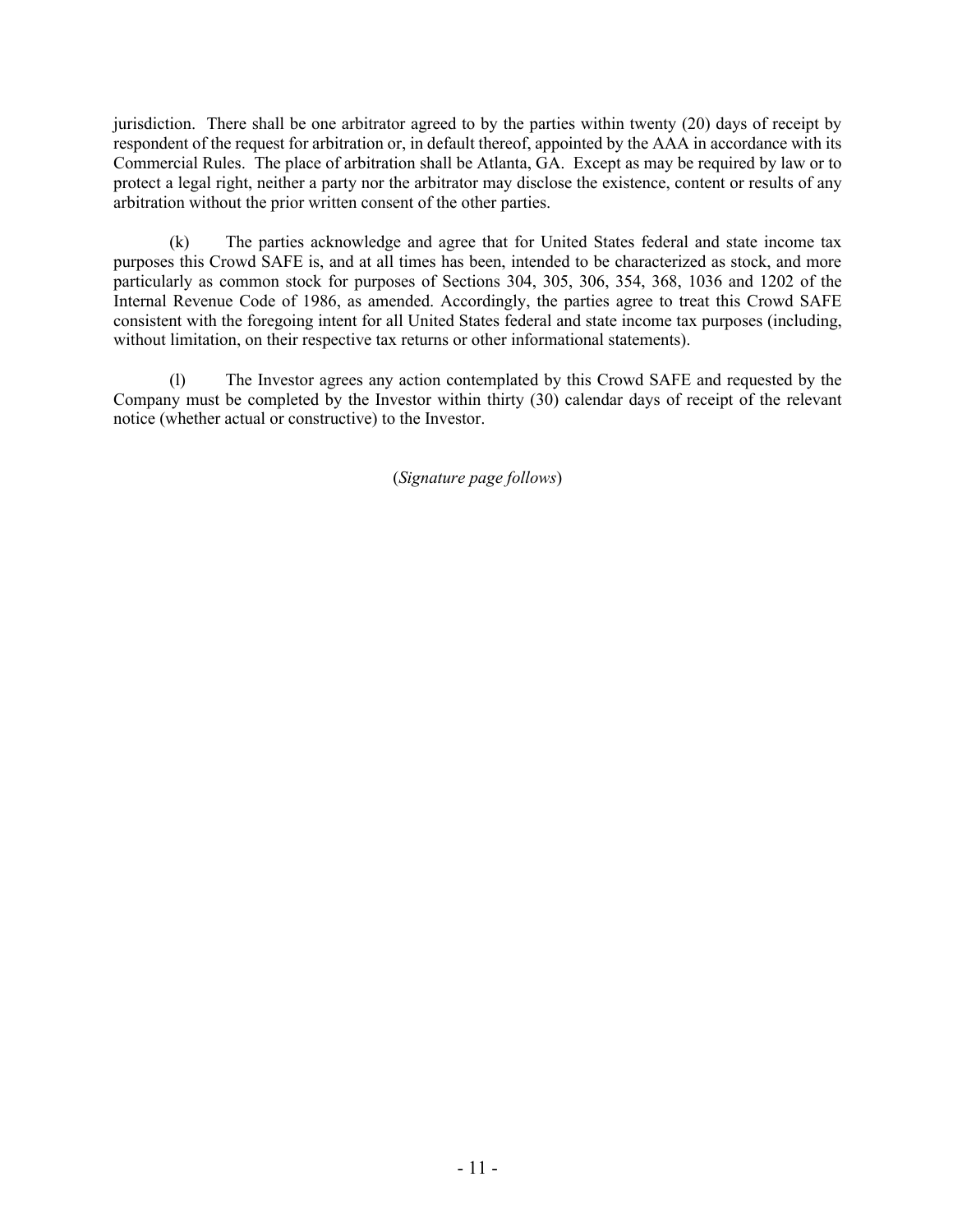IN WITNESS WHEREOF, the undersigned have caused this instrument to be duly executed and delivered.

#### **UNBANKED INC.**

| By:      |                                                         |
|----------|---------------------------------------------------------|
| Name:    | Daniel Gouldman                                         |
| Title:   | Co-Chief Executive Officer                              |
| Address: | 3010 Haven Reserve, Alpharetta, GA 30004, United States |
| Email:   | daniel@unbanked.com                                     |

# **INVESTOR:**

By: Name: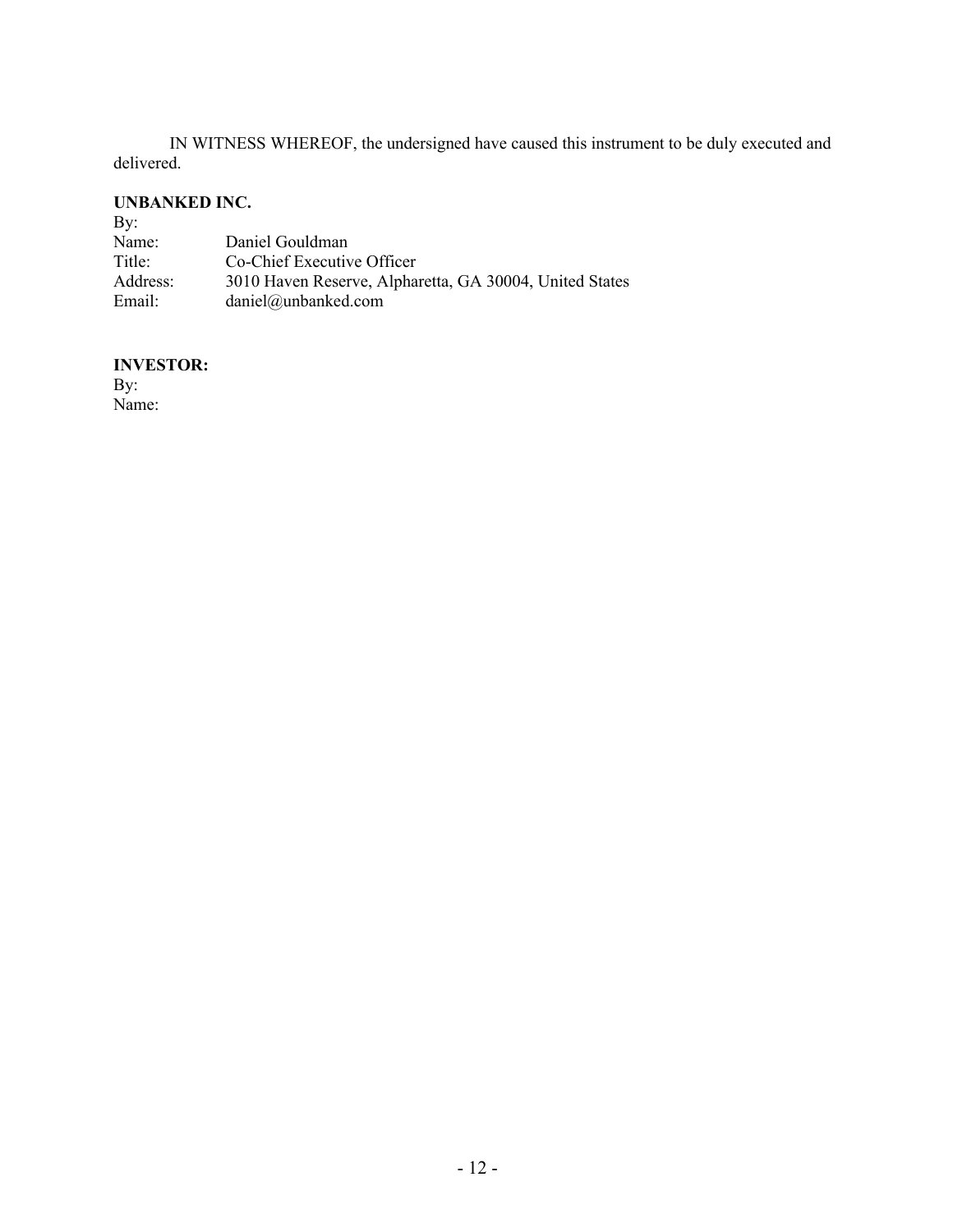#### **Exhibit A-** *Nominee Rider and Waiver*

#### **Nominee Rider and Waiver**

Republic Investment Services LLC (f/k/a NextSeed Services, LLC) (the "**Nominee**") is hereby appointed to act on behalf of the Investor as agent and proxy in all respects under the Crowd SAFE Series 2022 issued by Unbanked, Inc. (the "**Security**"), to receive all notices and communications on behalf of the Investor, cause the Security or any securities which may be acquired upon conversion thereof (the "**Conversion Securities**") to be custodied with a qualified custodian, and, to the extent the Securities or Conversion Securities are entitled to vote at any meeting or take action by consent, Nominee is authorized and empowered to vote and act on behalf of Investor in all respects thereto until the expiry of the Term (as defined below) (collectively the "**Nominee Services**"). Defined terms used in this Nominee Rider are controlled by the Security unless otherwise defined.

Nominee shall vote all such Securities and Conversion Securities consistently at the direction of the Chief Executive Officer of Unbanked, Inc. Neither Nominee nor any of its affiliates nor any of their respective officers, partners, equity holders, managers, officers, directors, employees, agents or representatives shall be liable to Investor for any action taken or omitted to be taken by it hereunder, or in connection herewith or therewith, except for damages caused by its or their own recklessness or willful misconduct.

Upon any conversion of the Securities into Conversion Securities of the Company, in accordance with the terms of the Securities, Nominee will execute and deliver to the Issuer all transaction documents related to such transaction or other corporate event causing the conversion of the Securities in accordance therewith; *provided,* that such transaction documents are the same documents to be entered into by all holders of other Securities of the same class issued by the Company that will convert in connection with the equity financing or corporate event and being the same as the purchasers in the equity financing or corporate transaction. The Investor acknowledges and agrees, as part of the process, the Nominee may open an account in the name of the Investor with a qualified custodian and allow the qualified custodian to take custody of the Conversion Securities in exchange for a corresponding beneficial interest held by the Investor. Upon any such conversion or changing of title, Nominee will take reasonable steps to send notice to the Investor, using the last known contact information of such Investor.

The "**Term"** the Nominee Services will be provided will be the earlier of the time which the Securities or any Conversion Securities are (i) terminated, (ii) registered under the Exchange Act, or (iii) the time which the Nominee, the Investor and the Company mutually agree to terminate the Nominee Services.

To the extent you provide the Issuer with any personally identifiable information in connection with your election to invest in the Securities, the Issuer and its affiliates may share such information with the Nominee, the Intermediary, and the appointed transfer agent for the Securities solely for the purposes of facilitating the offering of the Securities and for each party to provide services with respect to the ownership and administration of the Securities. Investor irrevocably consents to such uses of Investor's personally identifiable information for these purposes during the Term and Investor acknowledges that the use of such personally identifiable information is necessary for the Nominee to provide the Nominee Services.

#### *(Remainder of Page Intentionally Blank – Signature Page to Follow)*